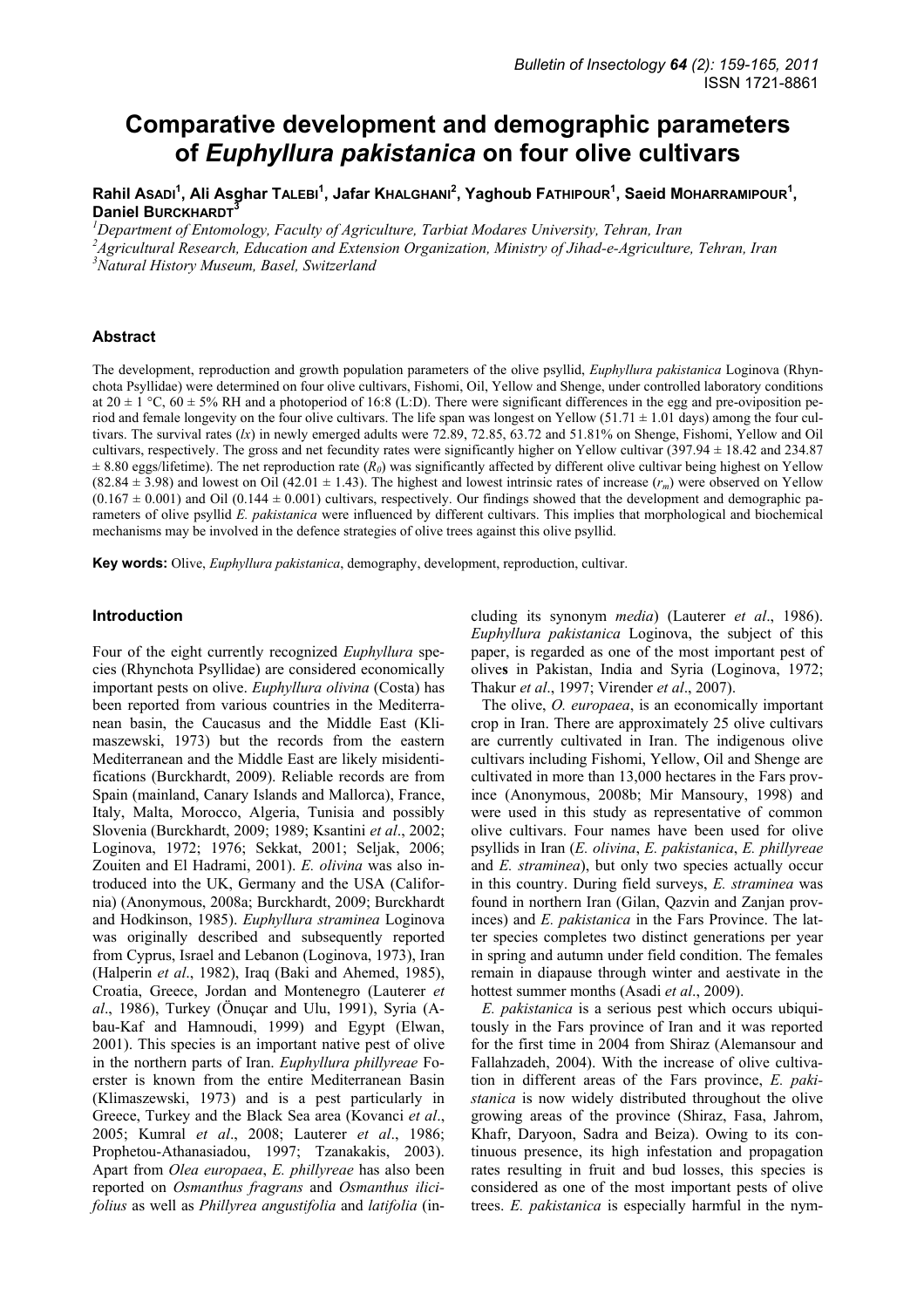phal stages by sucking plant sap and excreting honeydew, which supports sooty mould fungi thereby reducing photosynthesis (Zouiten and El Hadrami, 2001). Attacked trees are easily recognized by the white waxy accumulations excreted by the nymph**s** (Abau-Kaf and Hamnoudi, 1999).

Every year, different pesticides are used to control olive psyllids *E. pakistanica* and *E. straminea* in Iran (Anonymous, 2008b) but the use of broad spectrum pesticides against olive psyllid has strong negative effect**s** on the environment (Kovanci *et al*., 2005). Insecticide residue and insect resistance to conventional insecticides are serious problems that caused researchers to investigate alternative ways to chemical control including host plant resistance (Li *et al*., 2004).

Host plant varieties significantly affect the growth and development of phytophagous insects either through nutritional quality or the effects of plant defensive compounds (Awmack and Leather, 2002). Evaluation of host plant resistance/sensitivity in integrated pest management control programmes requires the study of different biological parameters specially life history, fecundity and mortality of the pest on different cultivars.

Some studies were carried out with regard to the biology of *E. olivina* and *E. phillyreae* species (Hodkinson, 2009; Kumral *et al*., 2008; Tzanakakis, 2003; Zouiten and El Hadrami, 2001). Different sensitivity of the cultivars of olive tree to *E. olivina* was investigated in Morocco (Zouiten and El Hadrami, 2001). However, currently no data are available on the demographic parameters of *E. pakistanica* and the resistance/susceptibility of different olive cultivars. The purpose of this paper is to provide information on the effects of four olive cultivars on the biology, reproduction, survival, longevity and population growth parameters of *E. pakistanica* which have not been studied previously.

## **Materials and methods**

## Rearing methods and experimental conditions

The experimental population of *E. pakistanica* was originally collected from olive orchards in Shiraz, Iran in January-June 2007. A breeding of *E. pakistanica* was established in a growth chamber at a temperature of  $20 \pm 1$  °C, relative humidity of 60  $\pm$  5% and a photoperiod of 16:8 (L:D) on four olive cultivars: 'Fishomi', 'Shenge', 'Oil' and 'Yellow'. Approximately 500 adult individuals of *E. pakistanica* used to establish laboratory cultures on each olive cultivar. The olive psyllids were reared on each cultivar for 3 generations (about 4 months) before they were used in the experiments. Regular introduction of wild psyllids from orchards into the colony were made to reduce inbreeding affects. Olive rooted stem transplants of the same age were used in all experiments, which were conducted under the above conditions using leaf cages (48 mm diameter and 10 mm height).

## Life history and fecundity

Developmental periods of individuals were determined for the egg stage and each nymphal instars (N1-N5), total pre-imaginal development, preoviposition, oviposition and post-oviposition periods on each of the four olive cultivars. To synchronize the age of eggs, 15 pairs of adult psyllids were collected from the rearing and transferred into leaf cages (15 cm diameter and 2 cm height) on different plants of each cultivar to lay eggs. After 12 h, as a cohort of 100-110 newly laid eggs were collected for the experiments on each olive cultivar. The leaf cages with psyllid eggs were checked every 24 h to determine the egg incubation period. The emerged nymphs were transferred individually to new leaf cages. The presence of exuviae and body size were used to determine nymphal stages. The nymphs were checked daily until adult emergence, after which the sexes were determined.

Fecundity and longevity on four cultivars were measured using 30-40 pairs of newly emerged male and female adults in different leaf cages on each cultivar. Newly emerged adults were separated into female and male pairs, which were then placed into separate leaf cages (48 mm diameter and 20 mm height). Each day and at the same time, a pair of adults was carefully transferred to a new leaf cage, and the eggs laid in the old leaf cage were counted. Dead males were replaced. Four categories of data were collected: (i) life cycle survivorship; (ii) adult longevity, pre-oviposition, oviposition and post-oviposition periods; (iii) population growth parameters, fecundity and fertility; and (iv) population age structure. Standard demographic parameters were calculated from daily records of mortality, fecundity, and fertility of cohorts of *E. pakistanica*  females. The parameter symbols, formulae and calculations according with Carey (1993; 2001). The daily measurements of mortality and fecundity were arranged as a life table (Carey, 1993) and used to calculate net reproductive rate (*R0*), intrinsic rate of increase (*rm*), finite rate of increase  $(\lambda)$ , mean generation time  $(T)$  and doubling time (*DT*).

## Statistical analysis

A jackknife technique was used to calculate the variance of the *rm* and other population growth parameters (Maia *et al.*, 2000; Meyer *et al.*, 1986). This method removes one observation at a time from the original data set and recalculates the statistic of interest from the truncated data set. These new estimates, or pseudovalues, form a set of numbers from which mean values and variances can be calculated and compared statistically. This jackknife method is well suited for estimating variance for population growth statistics (Maia *et al*., 2000). Mean jackknife estimates of demographic parameters were compared among olive cultivars by using one-way ANOVA and Student Newman Keuls test (SNK) ( $P < 0.05$ ). The significant effects of olive cultivars on fecundity, longevity and oviposition rate of *E. pakistanica* were determined by one-way analysis of variance (ANOVA). If significant differences were detected, multiple comparisons were made using the SNK test ( $P \le 0.05$ ). Statistical analysis was carried out using SPSS software (SPSS, 2004). Data were checked for normality prior to analysis.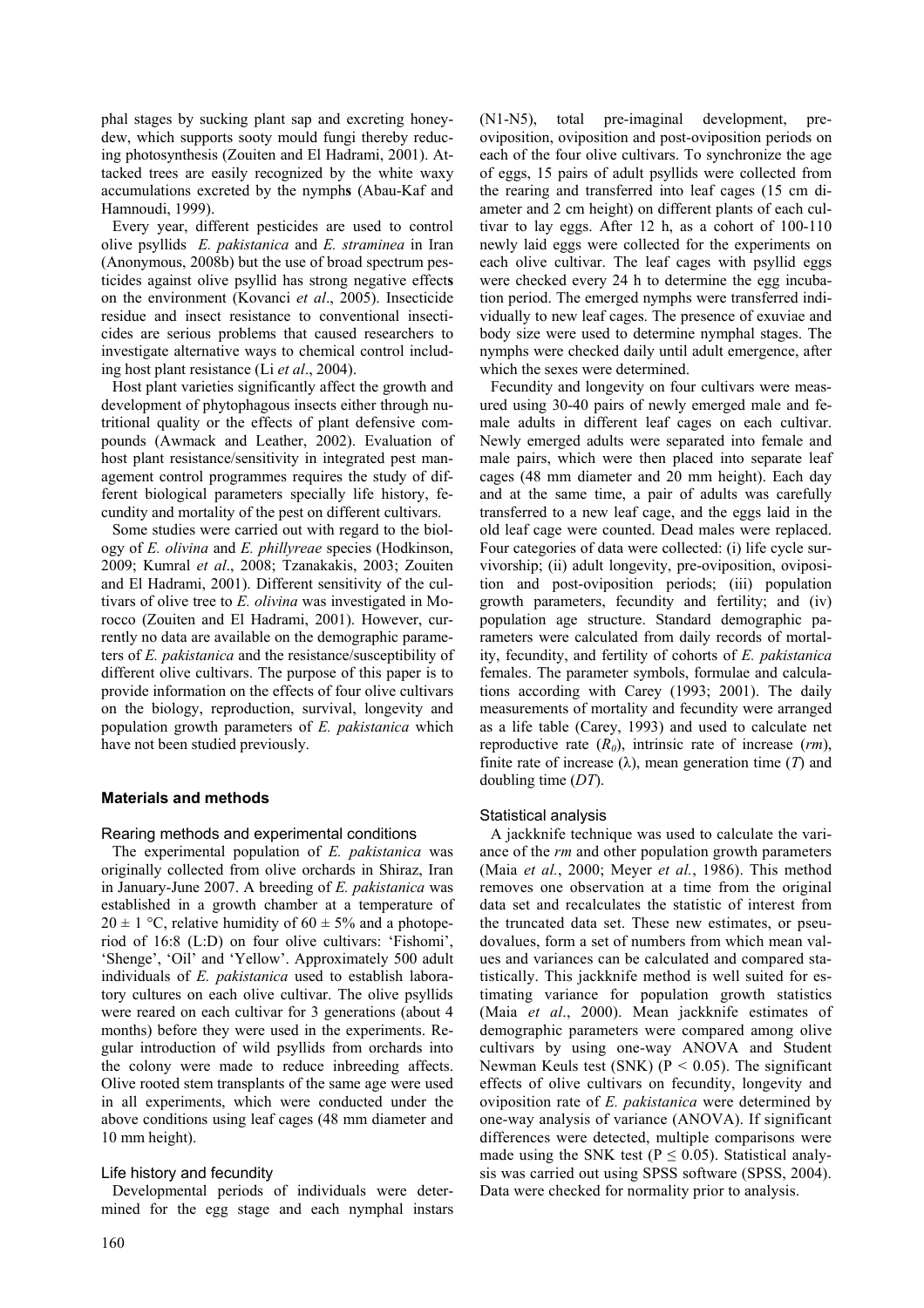### **Results**

Development time and adult longevity

The effect of olive cultivar on egg and nymphal development time, pre-oviposition and oviposition period and adult longevity of *E. pakistanica* are presented in table 1. Egg incubation was significantly longer on Oil than on other cultivars (F = 21.03, df = 3, 392; p < 0.01). Development period was significantly longer on Yellow and Oil (F = 42.07; df = 3, 269; p < 0.05). The duration of the preoviposition and oviposition period of females differed significantly among olive cultivars ( $F = 11.64$ , df = 3, 140;  $p \le 0.01$  and F = 25.17, df = 3, 140;  $p < 0.01$ ). The longest and shortest pre-oviposition periods were recorded on Fishomi (5.70  $\pm$  0.30 days) and Yellow cultivar  $(4.21 \pm 0.12$  days), respectively. Cultivars type also significantly affected longevity of both adult females and males ( $F = 8.23$ , df = 3, 140;  $p < 0.01$ and  $F = 6.63$ , df = 3, 124, p < 0.01, respectively). Longevity was greatest on Fishomi ( $32.15 \pm 1.40$  and 13.50  $\pm$  0.50 days for females and males, respectively) and shortest on Oil (25.72  $\pm$  1.00 and 10.50  $\pm$  0.40 days, respectively). Females generally lived longer than males on all four cultivars (table 1). Analysis of variance showed that adult longevity was significantly affected by sex and cultivar ( $F = 3$ ,  $df = 3.22$ ;  $p < 0.05$ ). Statistically significant differences between female and male longevity were found on all cultivars ( $t = 1, 2, 17, df = 75$ ,  $p < 0.01$  for Fishomi;  $t = 14.69$ ,  $df = 74$ ,  $p < 0.01$  for Shenge;  $t = 13.57$ ,  $df = 63$ ,  $p < 0.01$  for Yellow and  $t = 13.09$ ,  $df = 52$ ,  $p < 0.01$  for Oil).

The longest oviposition period was on Yellow (23.70  $\pm$  0.80 days) which together with Fishomi differed significantly from the two remaining cultivars ( $F = 25.17$ ,  $df = 3$ , 140;  $p < 0.01$ ). Pre-imaginal development time (from egg to adult emergence) differed significantly among cultivars (F = 42.07, df = 3, 269; p < 0.01). Life span varied from  $45.75 \pm 1.17$  to  $53.00 \pm 1.24$  days and was significantly longer on Yellow compared with other cultivars (F = 5.55, df = 3, 141;  $p < 0.01$ ).

#### **Survival**

Mortality of *E. pakistanica* differed among the cultivars. The age-specific survival rates (*lx*) of *E. pakistanica* on the four olive cultivars are presented in figure 1. No egg mortality was observed on Fishomi but it was 6, 10 and 13% on Oil, Yellow and Shenge, respectively. Lowest and highest mortality rates for preimaginal developmental stages occurred on Fishomi, Shenge (28%) and Oil (50%), respectively. Adult emergence was 73, 73, 64 and 52% on Shenge, Fishomi, Yellow and Oil, respectively.

#### Life expectancy

Life expectancy (*ex*) of one-day-old eggs was estimated to be 35.4, 33.4, 31.8 and 26.7 days on Fishomi, Yellow, Shenge and Oil, respectively. The *ex* values of newly emerged adults (male and female together) were 23.6, 27.8, 22.3 and 23.1 days on Fishomi, Yellow, Shenge and Oil, respectively. Highest and lowest values of life expectancy (*ex*) in newly emerged females were 33.0 days on Fishomi and 25.3 days on Shenge (figure 2).

**Table 1.** Developmental time, oviposition period and adult longevity in days (mean ± SE) of olive psyllid, *E. pakistanica* reared on four olive cultivars.

| Parameters                      | Olive cultivars  |     |                 |    |                   |     |                     |      |
|---------------------------------|------------------|-----|-----------------|----|-------------------|-----|---------------------|------|
|                                 | Fishomi          | N   | Yellow          | Ν  | Oil               | N   | Shenge              | N    |
| Egg incubation period           | $4.9 \pm 0.1c$   | 108 | $4.7 \pm 0.1c$  | 92 | $6.2 \pm 0.2a$    | 103 | $5.7 \pm 0.2b$      | 93   |
| Pre-imaginal development period | $16.5 \pm 0.3c$  | 78  | $20.3 \pm 0.2a$ | 65 | $21.1 \pm 0.4a$   | 54  | $19.0 \pm 0.3b$     | -76  |
| Pre-oviposition period          | $5.7 \pm 0.3a$   | 40  | $4.2 \pm 0.1$   | 37 | $4.6 \pm 0.2b$    | 30  | $5.2 \pm 0.15a$ 37  |      |
| Oviposition period              | $22.2 \pm 1.0a$  | 40  | $23.7 \pm 0.8a$ | 37 | $15.6 \pm 0.5b$   | 30  | $15.4 \pm 0.5b$ 37  |      |
| Female longevity                | $32.1 \pm 1.4a$  | 40  | $31.4 \pm 1.2a$ | 37 | $25.7 \pm 1.0$    | 30  | $26.0 \pm 0.90b$ 37 |      |
| Male longevity                  | $13.5 \pm 0.5a$  | 37  | $11.8 \pm 0.5b$ | 28 | $10.5 \pm 0.4b$   | 24  | $11.3 \pm 0.5b$     | - 39 |
| Life span                       | $48.9 \pm 1.4ab$ | 41  | $53.0 \pm 1.2a$ | 37 | $49.2 \pm 1.1$ ab | 30  | $45.7 \pm 1.2b$     | - 37 |

Means followed by the different letters within rows are significantly different  $(P < 0.05$ , SNK after one-way ANOVA).



**Figure 1.** Age specific survival rates  $(l_x)$  of olive psyllid, *E. pakistanica* reared on four olive cultivars. Population size was 100-110 eggs on each cultivar.



**Figure 2.** Life expectancy (*ex*) of olive psyllid, *Euphyllura pakistanica* reared on four olive cultivars. Population size was 100-110 eggs on each cultivar.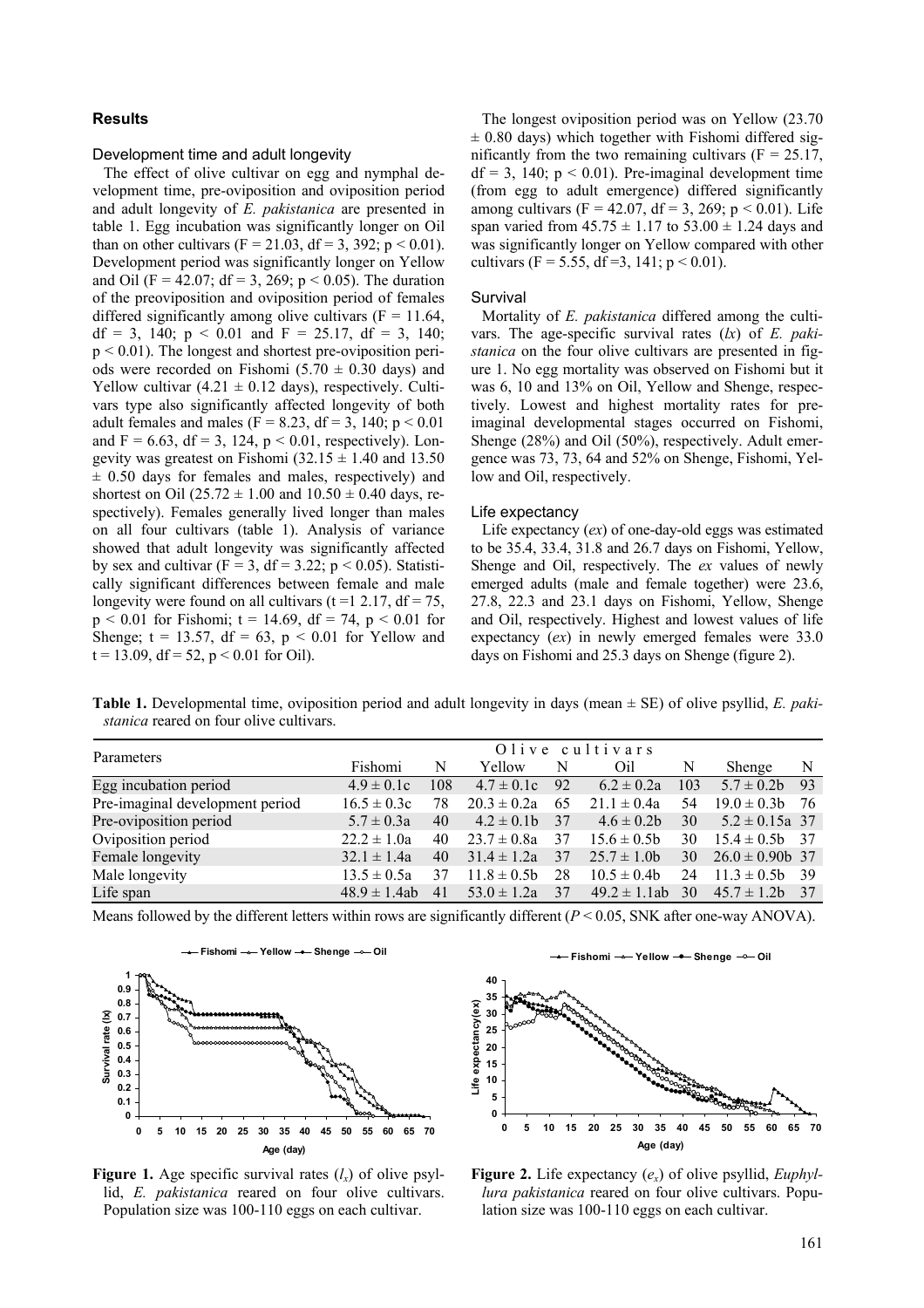## Reproduction

Gross and net fecundity rates of *E. pakistanica* were significantly influenced by olive cultivar  $(F = 76.06,$ df = 3, 123, p < 0.01 and F = 83.15, df = 3, 124, p < 0.01, respectively). Gross fecundity rate was significantly higher on Yellow (398  $\pm$  18 eggs/lifetime) than for the other olive cultivars. Highest and lowest values of net fecundity rate were on Yellow (235  $\pm$  9 eggs/lifetime) and Oil (75  $\pm$  3 eggs/lifetime). Net fertility rates similarly differed significantly among cultivars ( $F = 66.21$ , df = 3, 124;  $p < 0.05$ ), the highest and lowest values being on Yellow (209  $\pm$  8) and Oil (70  $\pm$  3), respectively. The mean number of fertile eggs per female per day showed significant differences among cultivars ( $F = 47.94$ ; df = 3, 124;  $p < 0.05$ ), being highest on Yellow (11.73  $\pm$  0.57) and lowest on Shenge (5.46  $\pm$  0.27) (table 2). Furthermore oviposition patterns were modified on different cultivars. The following trends were apparent: Fishomi showed a peak on day 13 after adult emergence and then a gradual decline; Yellow peaked on days 9 and 12, decreased rapidly on day 13 after adult emergence and then declined gradually. Shenge and Oil cultivars showed an earlier peak on day 7 after adult emergence (figure 3). Highest number of mean eggs per female per day was observed on day 27 on Yellow (13.42  $\pm$  1.55) day 26 on Fishomi (8.01  $\pm$  0.71) day 24 on Shenge (8.79  $\pm$  0.88) and day 27 of life history on Oil  $(8.29 \pm 0.81)$ .

## Population growth parameters

The population growth parameters of *E. pakistanica*   $(R_0, rm, \lambda, T \text{ and } DT)$  on four different cultivars are given in table 3. Net reproductive rate  $(R_0)$  was significantly affected by cultivar  $(F = 11.57, df = 3, 124;$  $p \le 0.01$ ), being highest on Yellow (82.8  $\pm$  3.9) and lowest on Oil (42.0  $\pm$  1.4). Intrinsic and finite rates of





**Figure 3.** Age specific egg production  $(M_x)$  of olive psyllid, *Euphyllura pakistanica* reared on four olive cultivars in laboratory condition. Population sizes were  $N= 40$  (Fishomi),  $N= 37$  (Yellow),  $N=30$  (Oil) and N=37 (Shenge).

increase were significantly lower on Oil cultivar compared to other cultivars. Mean generation time of *E. pakistanica* was not significantly different among cultivars but mean estimates for population doubling time was significantly higher on Oil (4.80  $\pm$  0.04 days)  $(F = 17.1, df = 3, 124; p < 0.01)$ .

#### **Discussion and conclusion**

Development time, survivorship, reproduction and population growth parameters of the olive psyllid *E. pakistanica* were significantly influenced by different olive cultivars. The overall development times of *E. pakistanica* were shorter than those reported for

**Table 2**. Reproduction parameters (mean  $\pm$  SE) of olive psyllid, *E. pakistanica* reared on four olive cultivars.

|                           |             | Olive cultivars    |                   |                  |                  |  |
|---------------------------|-------------|--------------------|-------------------|------------------|------------------|--|
| Parameters                | Units       | Fishomi            | Yellow            | Oil              | Shenge           |  |
|                           |             | $(N = 40)$         | $(N = 37)$        | $(N = 30)$       | $(N = 37)$       |  |
| Gross fecundity rate      | Eggs/female | $189.1 \pm 14.0$   | $397.9 \pm 18.4a$ | $151.2 \pm 6.8b$ | $156.2 \pm 5.2b$ |  |
| Gross fertility rate      | Eggs/female | $189.1 \pm 14.0$ b | $353.2 \pm 16.0a$ | $141.5 \pm 6.3c$ | $135.8 \pm 4.5c$ |  |
| Net fecundity rate        | Eggs/female | $97.0 \pm 9.5$     | $234.9 \pm 8.8a$  | $74.9 \pm 3.1c$  | $106.5 \pm 3.3b$ |  |
| Net fertility rate        | Eggs/female | $97.0 \pm 9.5b$    | $209.5 \pm 7.8a$  | $70.2 \pm 2.9c$  | $92.5 \pm 2.9$   |  |
| Mean eggs per day         | Eggs/day    | $5.7 \pm 0.4b$     | $13.1 \pm 0.7a$   | $6.1 \pm 0.3b$   | $6.3 \pm 0.3b$   |  |
| Mean fertile eggs per day | Eggs/day    | $5.7 \pm 0.4b$     | $11.7 \pm 0.6a$   | $5.7 \pm 0.3b$   | $5.5 \pm 0.3b$   |  |

Means followed by the different letters within rows are significantly different  $(P < 0.05$ , SNK after one-way ANOVA).

**Table 3**. Population growth parameters (mean  $\pm$  SE) of olive psyllid, *E. pakistanica* reared on four olive cultivars.

|                                     | Olive cultivars     |                    |                    |                    |                    |  |
|-------------------------------------|---------------------|--------------------|--------------------|--------------------|--------------------|--|
| Parameters                          | Units               | Fishomi            | Yellow             | Oil                | Shenge             |  |
|                                     |                     | $(N = 40)$         | $(N = 37)$         | $(N = 30)$         | $(N = 37)$         |  |
| Net reproductive rate $(R_0)$       | $\mathcal{Q}/gen$ . | $62.62 \pm 5.95b$  | $82.84 \pm 3.86a$  | $41.96 \pm 1.36c$  | $65.23 \pm 4.26b$  |  |
| Intrinsic rate of increase $(r_m)$  | $1$ /day            | $0.165 \pm 0.001a$ | $0.167 \pm 0.001a$ | $0.144 \pm 0.001b$ | $0.160 \pm 0.001a$ |  |
| Finite rate of increase $(\lambda)$ | 1/day               | $1.18 \pm 0.00a$   | $1.18 \pm 0.00a$   | $1.15 \pm 0.001b$  | $1.18 \pm 0.00a$   |  |
| Mean generation time $(T)$          | Day                 | $25.08 \pm 0.23a$  | $26.42 \pm 0.35a$  | $25.9 \pm 0.24a$   | $25.24 \pm 0.63a$  |  |
| Doubling time $(DT)$                | Day                 | $4.20 \pm 0.10b$   | $4.14 \pm 0.04b$   | $4.81 \pm 0.04a$   | $4.18 \pm 0.04b$   |  |

Means followed by the different letters within rows are significantly different  $(P < 0.05$ , SNK after one-way ANOVA).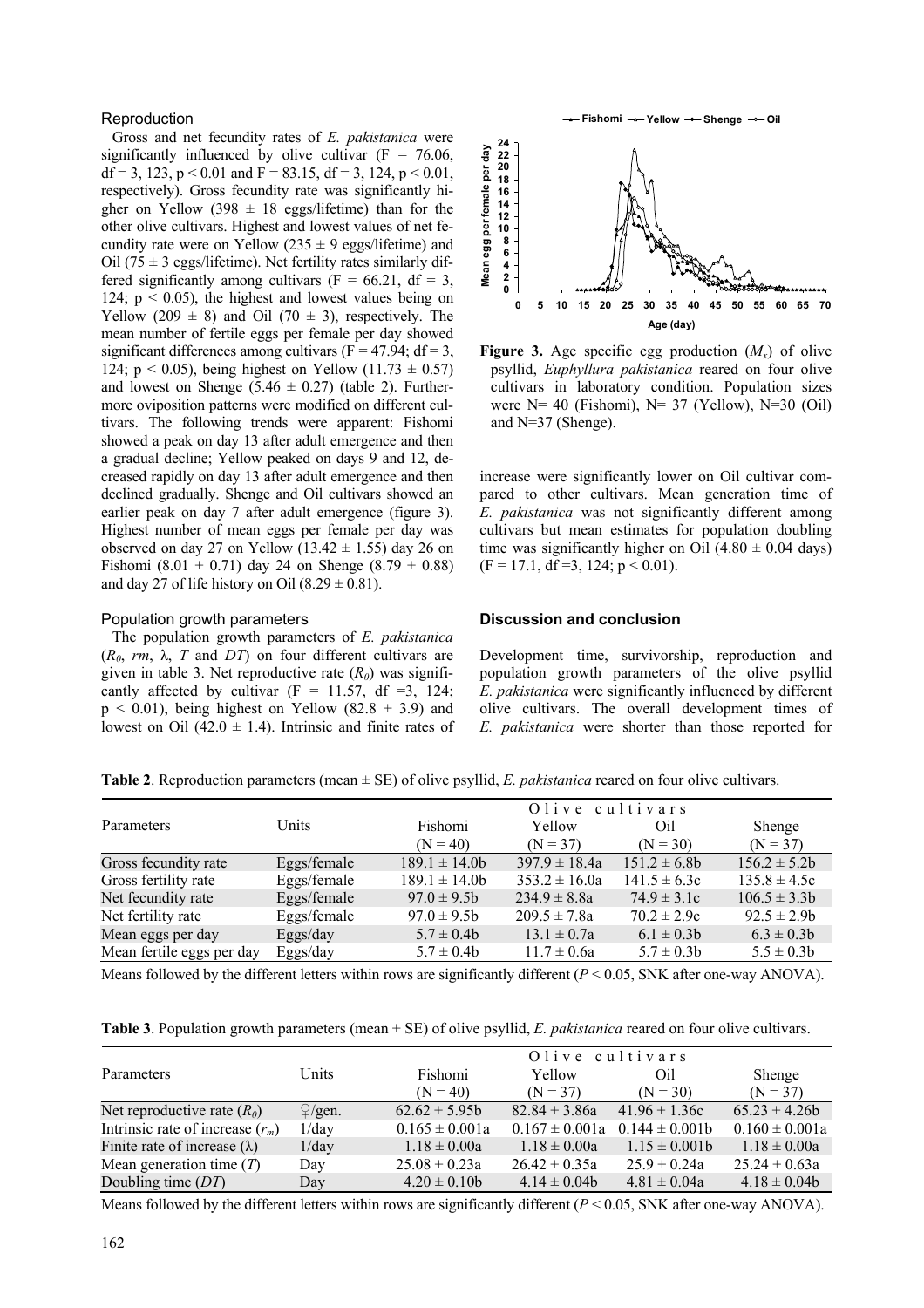*E. olivina* by Tzanakakis (2003) and Kumral *et al*. (2008) (incubation period: 10-15 days; young nymph to adult: 24-35 days at optimum conditions). Pre-imaginal development time of *E. pakistanica* under natural conditions was longer than that under laboratory conditions on Fishomi cultivar (Asadi, 2010).

Among other psyllid pest species the average duration of egg and nymphal stages of the citrus psyllid, *Diaphorina citri* Kuwayama varied little among orange jessamine (*Murraya paniculata*), grapefruit, rough lemon and sour orange except in the fifth instar (Tsai and Liu, 2000). By contrast different cultivars of tomato showed variable resistance to the tomato psyllid, *Bactericerca cockerelli* (Šulc) (Hemiptera Triozidae) with development rate and survivorship significantly reduced on a resistant cultivar (PI 134417) (Liu and Trumble, 2005). Stage of host-plant growth cycle may also influence the development rate, as in the leucaena psyllid, *Heteropsylla cubana* Crawford (Geiger and Gutierrez, 2000). *E. pakistanica* complete only 2-3 generations per year in natural conditions in the Fars province, but under laboratory conditions, this olive psyllid is able to complete 8 generations per year (Asadi, 2010).

Egg incubation period and pre-imaginal development period of *E. pakistanica* was affected by cultivar. Female longevity of *E. pakistanica* was similar on Fishomi (32.15 days) and Yellow (31 days), and was similar to that of *E. straminea* (32 days) at 22 ºC (Abau-Kaf and Hamnoudi, 1999), but shorter than *D. citri* females adults on several hosts (40-48 days). Adult female and male longevity under natural condition were 24.95  $\pm$ 1.93 and  $8.83 \pm 0.65$  on Fishomi cultivar, which was shorter than that under laboratory conditions (Asadi, 2010). Longevity may also differ between seasons, as in *Cacopylla pyri* (L.) on different host plants, in which longevity ranged from 22 to 28 days under spring and autumn field conditions (Kapatos and Stratopoulou, 1996). The longest oviposition period in *E. pakistanica* was on Yellow (24 days), which is shorter than that of *E. olivina* (37 days) (Ksantini *et al.,* 2002).

Pre-imaginal mortality of *E. pakistanica* differed among cultivars. Survival rates of *D. citri* immatures were similarly affected by the different citrus hosts (69- 85%) (Tsai and Liu, 2000) and high temperature may also increased mortality and reduced female body size and consequently egg size, as in *H. cubana* (Geiger and Gutierrez, 2000).

The net fecundity rate of *E. pakistanica* was 234, 106, 97 and 74 on Yellow, Shenge, Fishomi and Oil, respectively. This compares with the highest value of fecundity in *E. olivina* at 20 ºC (156.75 eggs per female) and 25 ºC (138.00 eggs per female) (Ksantini *et al*., 2002), although Chermiti (1994) and Chermiti and Onillon (1993) reported higher fecundity rates. These values are much lower than the net fecundity rate of *C. pyri* in spring (343 to 407 eggs per female) (Kapatos and Stratopoulou, 1996). Mean number of eggs per female under natural condition was  $103.26 \pm 10.39$  on Fishomi cultivar, which was lower than that under laboratory condition (Asadi, 2010).

The effects of different olive cultivars on the life time reproductive rate of *E. pakistanica* mirror those ob-

served in *E. olivina* in which the maximum fecundity rate was on cultivars Santa Catharina and Gordale but lower on cultivars Frontoio and Arbequine which was related to various content of phenolic compunds in different cultivars (Zouiten and El Hadrami, 2001). The highest and lowest intrinsic rates of increase for *E. pakistanica* were 0.167 on Yellow and 0.144 on Oil values similar to that of *D. citri* (0.162) on rough lemon (Tsai and Liu, 2000). However, the intrinsic rate of increase and mean generation time of the citrus psyllid was generally higher than for the olive psyllid mentioned that the phenology of different olive cultivars is known to exert strong influence on *E. olivina* under field conditions (Zouiten and El Hadrami, 2001), possibly related to morphological and chemical differences of the olive cultivars. Whereas cuticle thickness, shape and colour of leaves and density of side shoots vary among the tested olive cultivars and may play a major role in the resistance of olive plants to psyllids, may be related to the effect of antixenosis or non-preference mechanism. Food quality and quantity can also directly affect its survival and reproduction. The success of plant-feeding insects depends on the nutrient content of their host plants. A common hypothesis for host choice by herbivores is that adults select hosts that maximize their offspring's performance. However, host preference can vary under different ecological conditions (Thompson, 1988). For example, the concentration of phenolic compounds, play an important role in plant defence against phytophagous insects (Harborne, 1990; Heidin *et al*., 1983; Metraux and Raskin, 1993; Michaleck *et al*., 1996; Zouiten and El Hadrami, 2001). These compounds constitute a protective barrier against the attack by phytophagous insects (Mackeix *et al*., 1990; Ride, 1983). Few data however, exist on the morphological and biochemical mechanisms involved in the olivepsyllid interactions, particularly the role of phenolic compounds in the processes of attraction or repulsion (Zouiten and El Hadrami, 2001).

Our research, nevertheless, demonstrates that olive cultivars have a significant effect on several biological parameters of *E. pakistanica*. Such information allows a better understanding of olive – psyllid interactions and is useful for developing Integrated Pest Management (IPM) strategies. Resistant or partially resistant cultivars may enhance the efficacy of natural enemies and insecticides. They can contribute to biological and chemical control methods as a part of IPM strategy (Adebayo and Omoloyo, 2007; Du *et al*., 2004; Razmjou *et al*., 2006). While our laboratory studies revealed that different cultivars influence the demographic patterns of *E. pakistanica*, this requires further validation under field conditions. Nevertheless, in conclusion, the cultivar Yellow appears to be the most susceptible host for *E. pakistanica*, supporting higher female longevity, life span, oviposition period, fecundity and intrinsic rate of increase. By contrast, the lowest values of these parameters were usually observed on cultivars Oil and Shenge. These cultivars are grown mostly for the oil industry. Therefore, we tentatively recommend the Oil and Shenge as the most suitable cultivar for olive growers. These results we present here suggest further studies on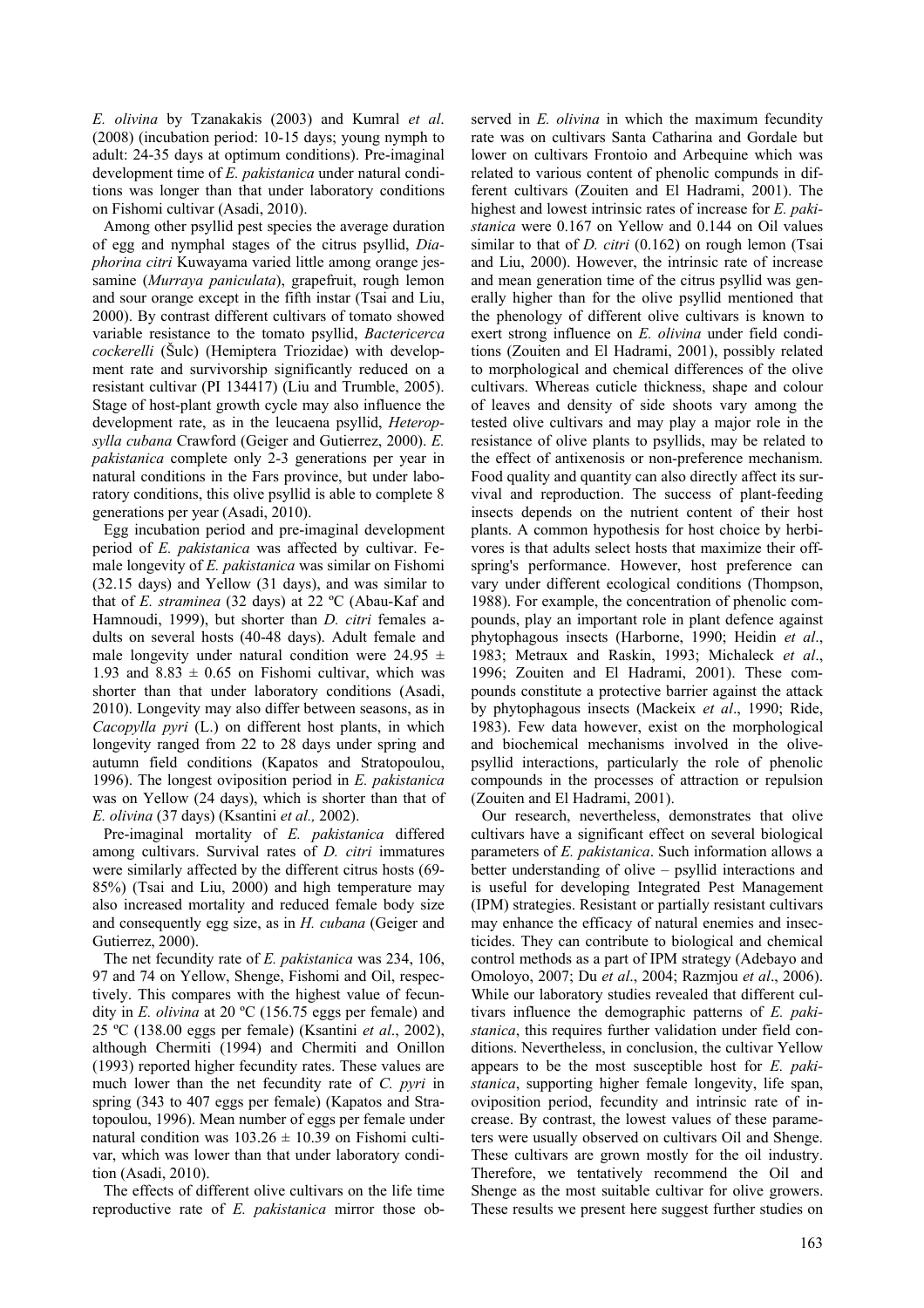biological and behavioral parameters of *E. pakistanica* on olive cultivars under natural conditions will be needed for a thorough evaluation. Extensive investigations about chemical criteria of different olive cultivars and their subsequent effects on the biological characteristics of *E. pakistanica* would be expected.

#### **Acknowledgements**

We thank the Department of Entomology of Tarbiat Modares University and Research Center for Agriculture and Natural Resources of Fars province, for financial supporting this research. We wish to cordially thank the chief editor, Prof. Stefano Maini and three anonymous reviewers for their constructive comments and suggestions on the earlier version of this paper.

## **References**

- ABAU-KAF N., HAMNOUDI O., 1999.- Evaluation of damage caused by Olive Psyllid *Euphyllura straminea* Loginova (Hom.: Aphalaridae) in Syria.- *Arab Journal of Plant Protection*, 17: 71-76.
- ADEBAYO A., OMOLOYO S., 2007.- Abundance of 24 methylencholestrol in traditional African rice as an indicator of resistance to the African rice gall midge, *Orseolia oryzivora* Harris and Gagne.- *Entomological Science*, 10: 249-257.
- ALEMANSOUR H., FALLAHZADEH M., 2004.- Introduction of 3 psyllid species from the Fars province of Iran, p. 104. In: *The 16th Iranian Plant Protection congress*, University of Tabriz, Iran.
- ANONYMOUS, 2008a.- Another new pest of olives in California.- *Newsletter of olive oil production and evaluation*, 3: 1-5.
- ANONYMOUS, 2008b.- Fars province agricultural statistics, Ministry of Jihad-e-Agriculture Fars. In: Iran daily news, 15: 125.
- ASADI R., 2010.- Bioecology of olive psyllid *Euphyllura pakistanica* (Hemiptera, Psyllidae) and its parasitoid *Psyllaephagus zdeneki* (Hymenoptera, Encyrtidae) in Fars province. 167 p., *PhD Thesis*, Tarbiat Modares University, Tehran, Iran.
- ASADI R., TALEBI A. A., BURCKHARDT D., KHALGHANI J., FA-THIPOUR Y., MOHARRAMIPOUR S., 2009.- On the identify of the olive psyllids in Iran (Hemiptera, Psylloidea).- *Mitteilungen der Schweizischen Entomologischen Gesellschaft*, 82: 197-200.
- AWMACK C., LEATHER S., 2002.- Host plant quality and fecundity in herbivorous insects.- *Annual Review of Entomology*, 47: 845-881.
- BAKI M. A. A., AHEMED M., 1985.- Ecological studies on olive psyllid *Euphyllura straminea* Log. at Mosul region with special reference to its natural enemies (in Iraq).- *Iraqi Journal of Agricultural Sciences "Zanco"*, 3 (1): 173-186.
- BURCKHARDT D., 1989.- Les psylles (Insecta, Homoptera, Psylloidea) de l'Algérie.- *Archives de Sciences Genève*, 42: 367-424.
- BURCKHARDT D., 2009.- Fauna Europaea: Psylloidea. Fauna Europaea version 2.1.- [online] URL http://www.faunaeur.org.
- BURCKHARDT D., HODKINSON I. D., 1985.- Visitors to the garden festival.- *Antenna*, 9: 2.
- CAREY J., 1993.- *Applied demography for biologists with special emphasis on insects*.- Oxford University Press, Oxford, UK.
- CAREY J., 2001.- Insect biodemography.- *Annual Review of Entomology*, 46: 79-110.
- CHERMITI B., 1994.- Determination of the preferred laying sites of the olive psyllid *Euphyllura olivina* (Costa) (Hom.: Aphalaridae).- *Olivae*, 50: 48-55.
- CHERMITI B., ONILLON J., 1993.- Evaluation of damage caused by the autumn generation of Olive psyllid: *Euphyllura olivina* (Costa) (Hom.: Aphalaridae) at Hedadra (Monstir, Tunisia).- *Mededelingen van de Faculteit Landbouwwetenschappen universiteit Gent*, 58: 667-676.
- DU L., GE F., ZHU S., PARAJULE M. N., 2004.- Effect of cotton cultivar on development and reproduction of *Aphis gossypii* (Homoptera: Aphididae) and its predator *Propylaea japonica* (Coleoptera: Coccinellidae).- *Journal of Economic Entomology*, 97: 1278-1283.
- ELWAN E., 2001.- Ecological studies on the olive psyllid, *Euphyllura straminea* Loginova (Homoptera:Psylloidea: Aphalaridae) in Al-Arish, North Sinai, Egypt.- *Egyptian Journal of Agricultural Research*, 79 (1): 161-178.
- GEIGER C., GUTIERREZ A., 2000.- Ecology of *Heteropsylla cubana* (Homoptera: Psyllidae): psyllid damage, tree phenology, thermal relations, and parasitism in the field.- *Environmental Entomology*, 29 (1): 76-86.
- HALPERIN J., HODKINSON I. D., RUSSELL L. M., BERLINGER M. J., 1982.- A contribution to the knowledge of the psyllids of Israel (Homoptera: Psylloidea).- *Israel Journal of Entomology*, 16: 27-44.
- HARBORNE J. B., 1990.- Role of secondary metabolites in the chemical defence mechanisms in seedlings. Bioactive compounds from seedlings, pp. 126-139. In: *Ciba Foundation Symposium*, John Wiley & Sons Ltd., Chichester, UK.
- HEIDIN P. A., JENKINS J. N., OLLUM D. H., WHITE W. H., PAR-ROT W. L., 1983.- Multiple factors in cotton contributing to resistance to the tobacco budworm, pp. 349-364. In: *Plant resistance to pests* (HEIDIN P. A., Ed.).
- HODKINSON I. D., 2009.- Life cycle variation and adaptation in Jumping plant lice (Insecta: Hemiptera: Psylloidea): a global synthesis.- *Journal of Natural History*, 43: 65-179.
- KAPATOS E. T., STRATOPOULOU E. T., 1996.- Demographic study of the reproductive potential of pear psylla, *Cacopsylla pyri*.- *Entomologia Experimentalis et applicata*, 80: 497-502.
- KLIMASZEWSKI S. M., 1973.- The jumping plant lice or psyllids (Homoptera, Psyllodea) of the Palaearctic.- *Annales Zoologici, Warszawa*, 30: 155-286.
- KOVANCI B., KUMRAL N. A., AKBUDAK B., 2005.- The population fluctuation of *Euphyllura phillyreae* Foerster (Homoptera: Aphalaridae) in olive orchards of Bursa, Turkey.- *Uludağ Üniversitesi Ziraat Fakültesi Dergisi*, 19: 1-12.
- KSANTINI K., JARDAK T., BOUAIN A., 2002.- Temperature effect on the biology of *Euphyllura olivina* Costa.- *Acta Horticulturae (ISHS)*, 586: 827-829.
- KUMRAL N. A., KOVANCI B., AKBUDAK B., 2008.- Using degree-day accumulations and host phenology for predicting larval emergence patterns of the olive psyllid, *Euphyllura phillyreae*.- *Journal of Pest Science*, 81: 63-69.
- LAUTERER P., PROPHETOU D. A., TZANAKAKIS M. E., 1986.- Occurrence of *Euphyllura phillyreae* Foerster (Homoptera: Aphalaridae) on olives of the Greek mainland. *Annals of the Entomological Society of America*, 79: 710.
- LI Y., HILL C. B., HATMAN G. L., 2004.- Effect of three resistant soybean genotypes on the fecundity, mortality and maturation of soybean aphid (Homoptera: Aphididae).- *Journal of Economic Entomology*, 97: 1106-1111.
- LIU D., TRUMBLE J. T., 2005.- Interactions of plant resistance and insecticides on the development and survival of *Bactericerca cockerelli* [Sulc] (Homoptera: Psyllidae).- *Crop Protection*, 24: 111-117.